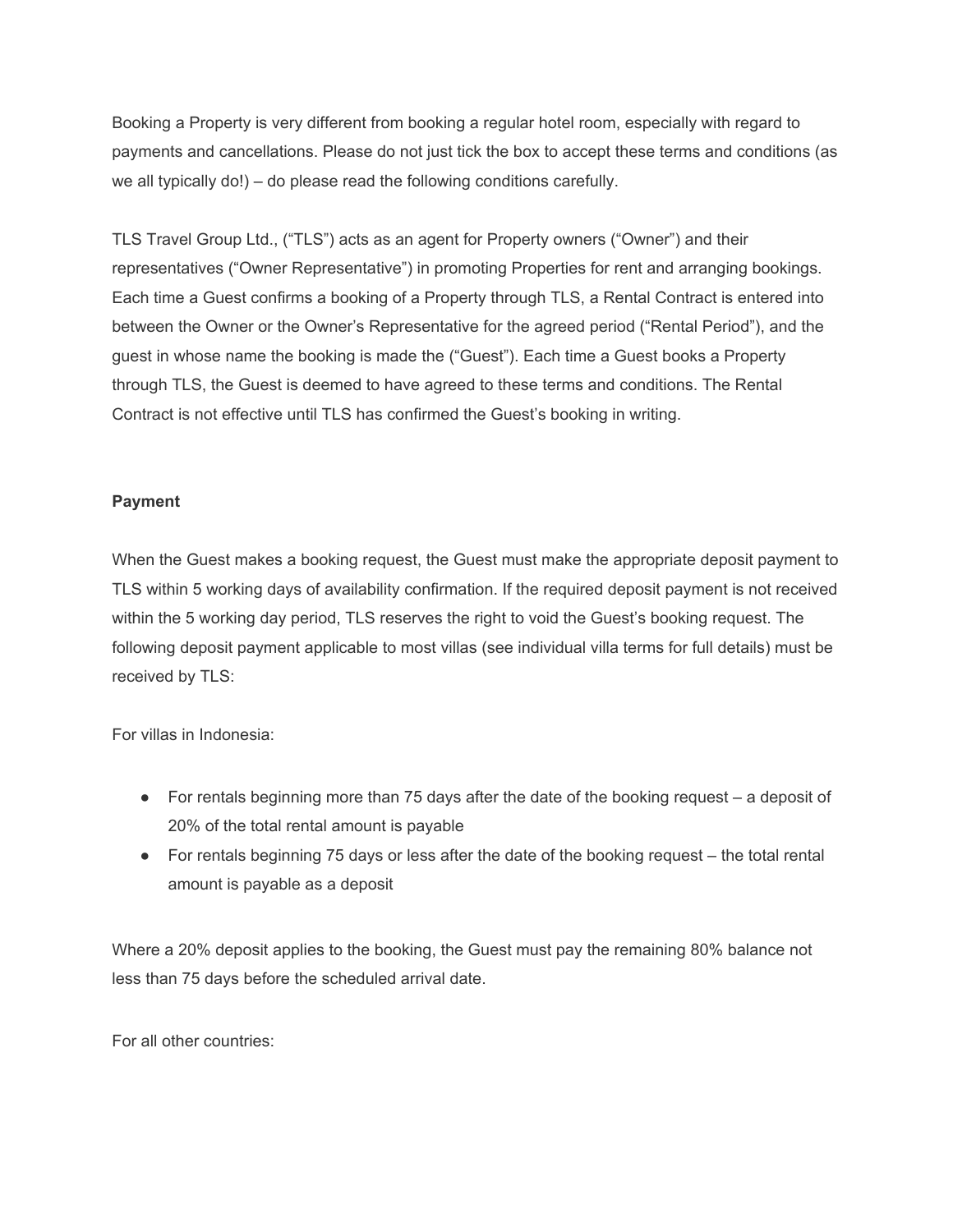- $\bullet$  For rentals beginning more than 60 days after the date of the booking request a deposit of 50% of the total rental amount is payable
- For rentals beginning 60 days or less after the date of the booking request the total rental amount is payable as a deposit

Where a 50% deposit applies to the booking, the Guest must pay the remaining 50% balance not less than 60 days before the scheduled arrival date.

# **Additional costs**

The cost of electricity, mains water, cleaning and garden supplies, and local taxes are included in rental rates. There are generally no additional costs, surcharges, taxes, staff salaries, or management fees above the price quoted unless otherwise stated in the property description, the Guest booking confirmation or reservation voucher. If the information in any of these is inconsistent, the most recently issued terms will prevail.

Typically telephone and internet charges and provisioning costs will be the Guest's responsibility. Gratuities for household staff are encouraged and normal, but are left entirely to the Guest's discretion.

## **Reservation Voucher**

Confirmation details, the Property address, contact details of the Owner or Owner's Representative, transfer arrangements and directions to the Property will be sent to the Guest in a reservation voucher when full payment is received. This voucher, along with the Guest's passport, need to be presented upon arrival.

## **Arrival / Departure times**

Typical check-out and check-in times are 12:00 noon and 3:00pm respectively unless stated otherwise. TLS will work with the Owner or Owner's Representative to try to accommodate the Guest's actual arrival and departure times, subject to availability. Please do advise TLS of any changes to the Guest's schedule so every effort can be made to accommodate them.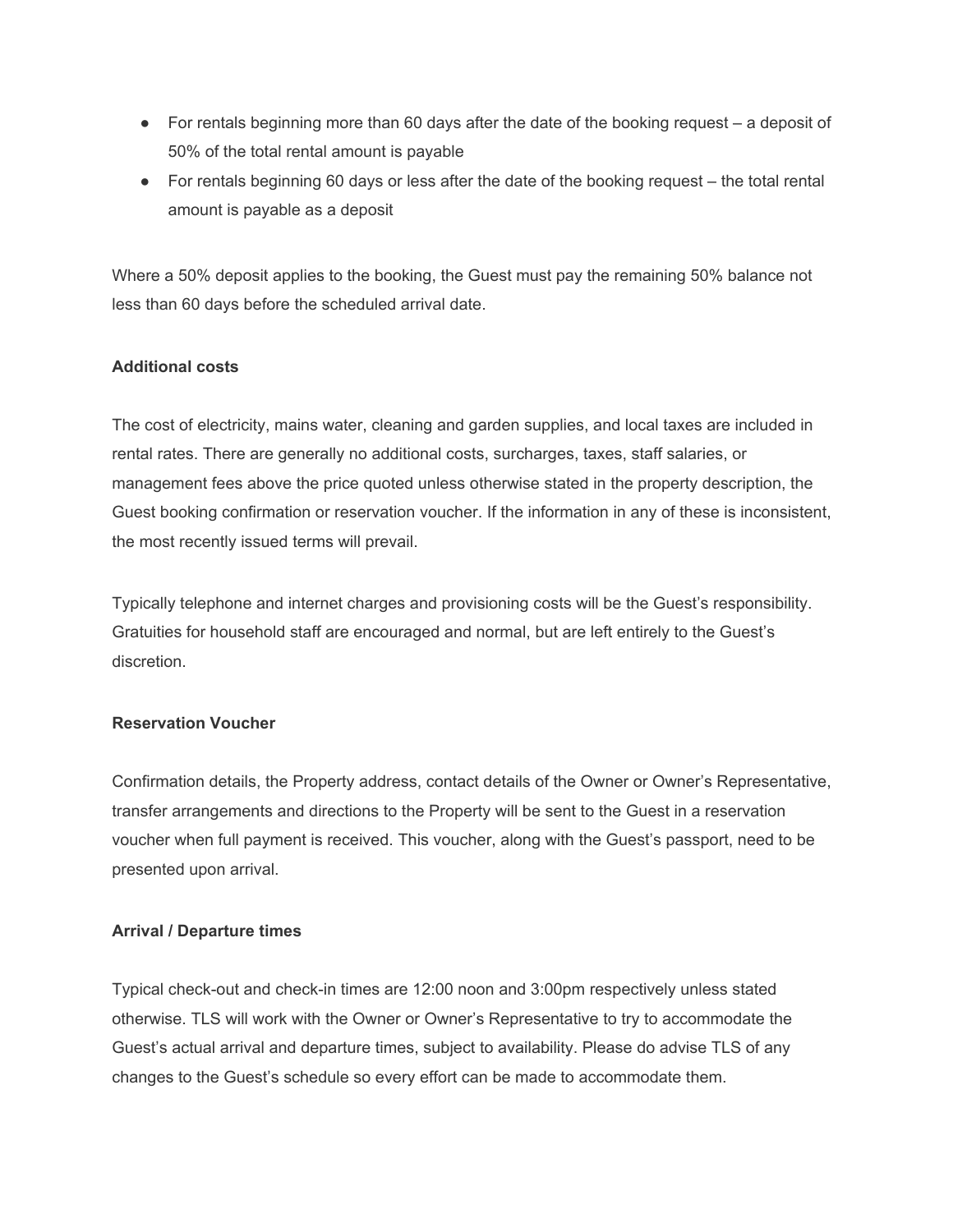## **Security Deposit**

A security deposit may be payable directly to the Owner or Owner's Representative immediately upon arrival at the Property. The standard security deposit required for each Property is stated in the Property description; however the Owner has the right to impose different requirements on a case by case basis. Access to the Property may be refused if security deposit is not paid in full. When the security deposit is required to be paid in cash, or when a non-standard security deposit applies, TLS will inform the Guest in advance of the amount payable and any other conditions.

The security deposit will normally be refunded at the end of the rental period, after deducting:

- all additional expenses incurred on the Guest's behalf (e.g. additional charges for goods, services and staff which have not been directly paid by the Guest, and telephone and internet charges, if applicable) and
- the cost of replacement or repair for any loss or damage to the Property or its surrounds or contents caused during the Rental Period. If this cost cannot be reasonably determined prior to the Guest's departure, the Owner or the Owner's Representative is entitled to withhold a reasonable estimate from the Guest's security deposit, and will return any balance to the Guest as soon as possible after the actual cost has been determined.

## **Damage or Losses**

A Property is typically someone's home. Please treat the Property rented accordingly, and leave the Property and all its contents in good order and in an acceptably clean condition.

Any damage or losses caused during the Rental Period, as well as any special cleaning requirements will be the Guest's responsibility and may be charged to the Guest's account and deducted from the Guest's security deposit. In cases of excessive or unacceptable loss or damage at any time during the Rental Period, the Owner or Owner's Representative may require the Guest and their party, including visitors to vacate the Property immediately, without compensation or refund.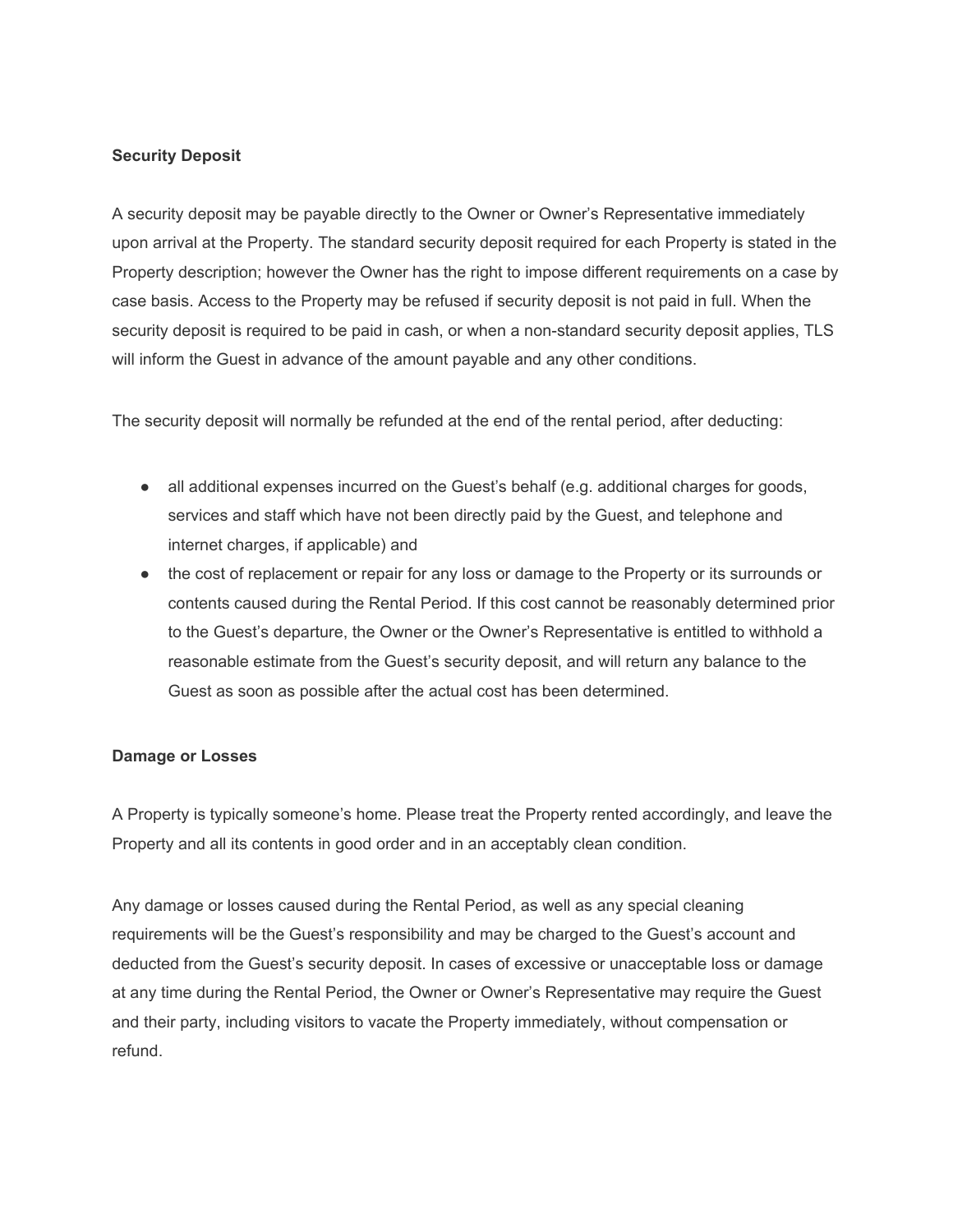#### **Access**

The Property and its facilities are available for the Guest's full enjoyment during the Rental Period. However the Owner, Owner's Representative, or other staff and contractors may need access to the Property from time to time (e.g. for maintenance purposes to the house, garden, swimming pool, utilities and services, or for the purposes of providing additional services requested by the Guest, etc.). The Guest is required to give them reasonable access to the Property for these purposes.

## **Number of Guests**

The number of persons (adults and children) staying at the Property must not exceed the maximum number of sleeping places indicated in the booking confirmation and reservation voucher, unless specifically authorised in writing. Exceeding this number may invalidate any insurance policy on the Property. Entry or access to the Property may be refused or limited where the number of guests exceeds the stated requirement. No pets are allowed unless agreed in writing in advance.

#### **Use of Property**

All bookings are assumed to be for normal holiday purposes only, and the Guest agrees that the use of the Property will be limited to this purpose unless otherwise confirmed in writing.

If the Guest is planning to hold an event, such as a wedding or party, which involves having a larger number of people at the Property, or if the Guest is planning to use the Property for a purpose other than holiday, please communicate this to TLS at the time of booking, as special approval or arrangements may be required. Depending on the nature of the event, a surcharge and/or additional security deposit may be required, which will be agreed and confirmed in writing prior to confirming the reservation. Note that some Properties are in residential areas or estates, and some are subject to rules and regulations regarding their use. Therefore, it may not always be possible to grant permission for certain uses or activities due to these or other reasons beyond the control of TLS and the Owner.

If TLS has confirmed a booking which includes an event at the Guest's chosen Property, in certain circumstances the Guest must then obtain permits from the police and the local community before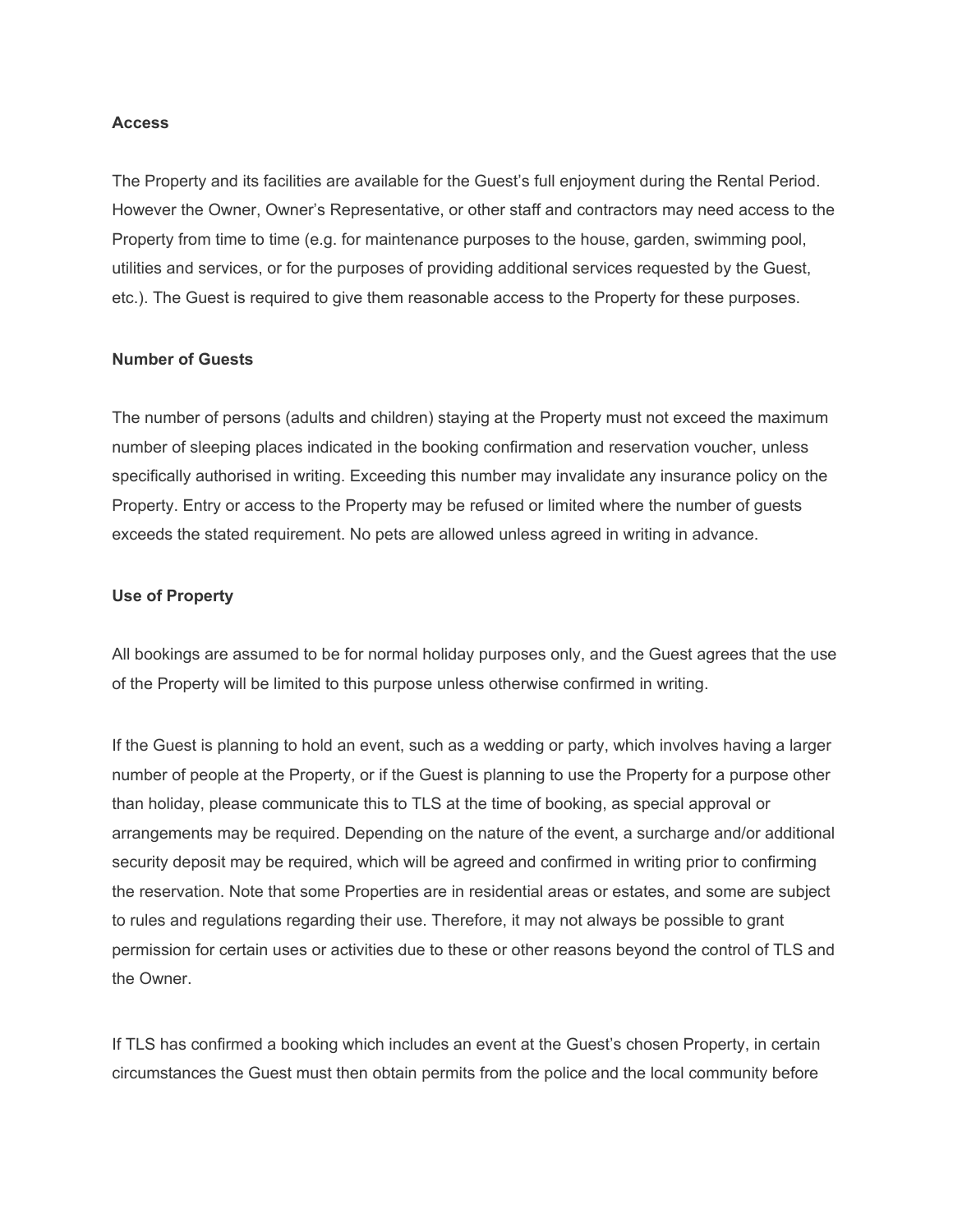the event can proceed. The Guest acknowledges and agrees that TLS, the Owner and the Owner's Representative cannot control the issue of these permits. If the police and/or the local community refuse to issue a permit for an event at the Property, the Owner or the Owner's Representative will refund any event fee paid by the Guest to the Owner, however neither TLS, the Owner nor the Owner's Representative will be liable for any further refund or payment to the Guest.

## **Conduct and Due Care**

Properties are generally located in quiet residential neighbourhoods. The Guest is asked to respect this, and ensure that all guests and visitors to the Property behave appropriately. Illegal or immoral activities including gambling, prostitution, prohibited drugs, possession or use of pyrotechnics or dangerous goods, and possession or use of firearms and other weapons are all strictly prohibited. Smoking is generally prohibited unless stated otherwise in the booking confirmation or reservation voucher.

The Guest is responsible for the behaviour of the guests staying at the Property, as well as visitors to the Property during the Rental Period. Should any guest(s) or visitor(s) not behave in a suitable manner, the Owner or Owner's Representative may, in their absolute discretion, require the Guest, their party and/or visitor(s) to leave the premises and/or vacate the Property immediately, without compensation or refund

In the interests of safety, due care should be taken at the Property at all times, especially with children. Suitable supervision should be given around pools, beaches and roads, and when using all Property's facilities.

## **Valuables and Security**

Any Guest valuables or property left or used at the Property are at the Guest's own risk. Neither TLS, the Owner nor the Owner's Representative accepts any responsibility for loss of or damage to Guest property. The Guest is responsible for the Property during the Rental Period, and must ensure that all windows and doors are locked securely when not on the premises. Any act or omission by the Guest, their party and/or visitors which may negate or prejudice the Property's insurance policy and/or results in loss or damage is the Guest's responsibility.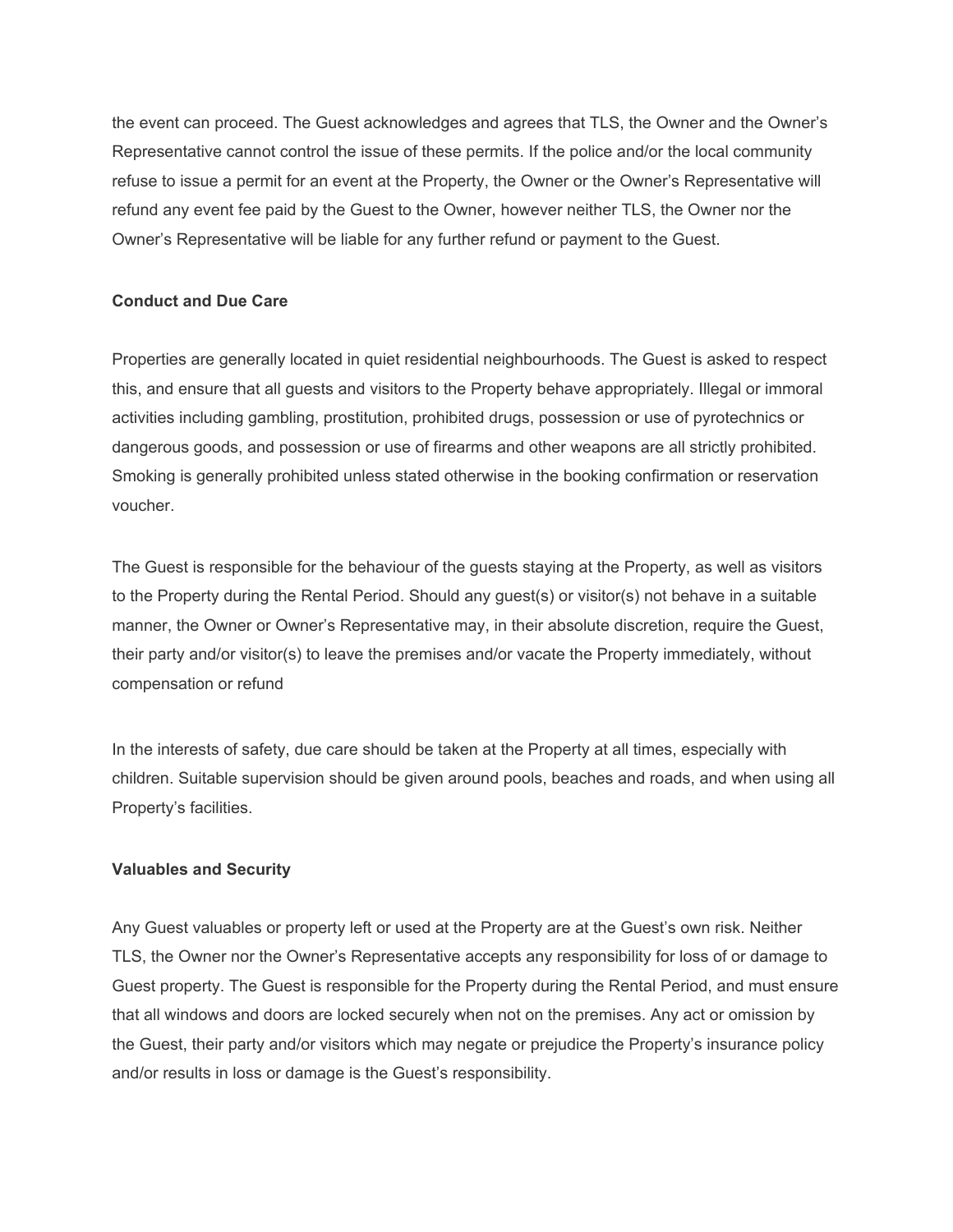## **Price Fluctuation**

Once the Guest's booking is confirmed, the price of the Guest's reservation is fully guaranteed, even if TLS changes the price on its website after the Guest's booking has been confirmed. In return for this commitment, no refunds will be made for any exchange rate fluctuations that would otherwise reduce the rental cost.

TLS reserves the right to impose any taxes or other charges which may be implemented by any government or other regulatory body, which were unknown at the time of publishing. TLS will tell the Guest promptly in the unlikely event that it becomes aware that any taxes or charges will apply to the Guest's booking.

## **Cancellations**

If the Guest wishes to cancel a confirmed booking, written notice of cancellation must be sent to TLS. All cancellation notices received by TLS will be acknowledged in writing. It is strongly recommended that the Guest and all members of the Guest's party purchase trip cancellation insurance.

Cancellation of a booking includes but is not limited to:

- Cancellation of one or more days of a booking;
- An amendment of a booking so that none of the dates of the booking once amended fall within the same dates that originally constituted the booking;
- Failure of all Guests to provide the required documentation on arrival (eg. Passports or suitable identification); and
- Attempt by the Guest, their party or visitors to hold an event at the Property in breach of these Terms and Conditions or breach of any rules applicable to the Guest's chosen Property.

In the event that the Guest cancels a confirmed booking, the following cancellation fees will generally apply: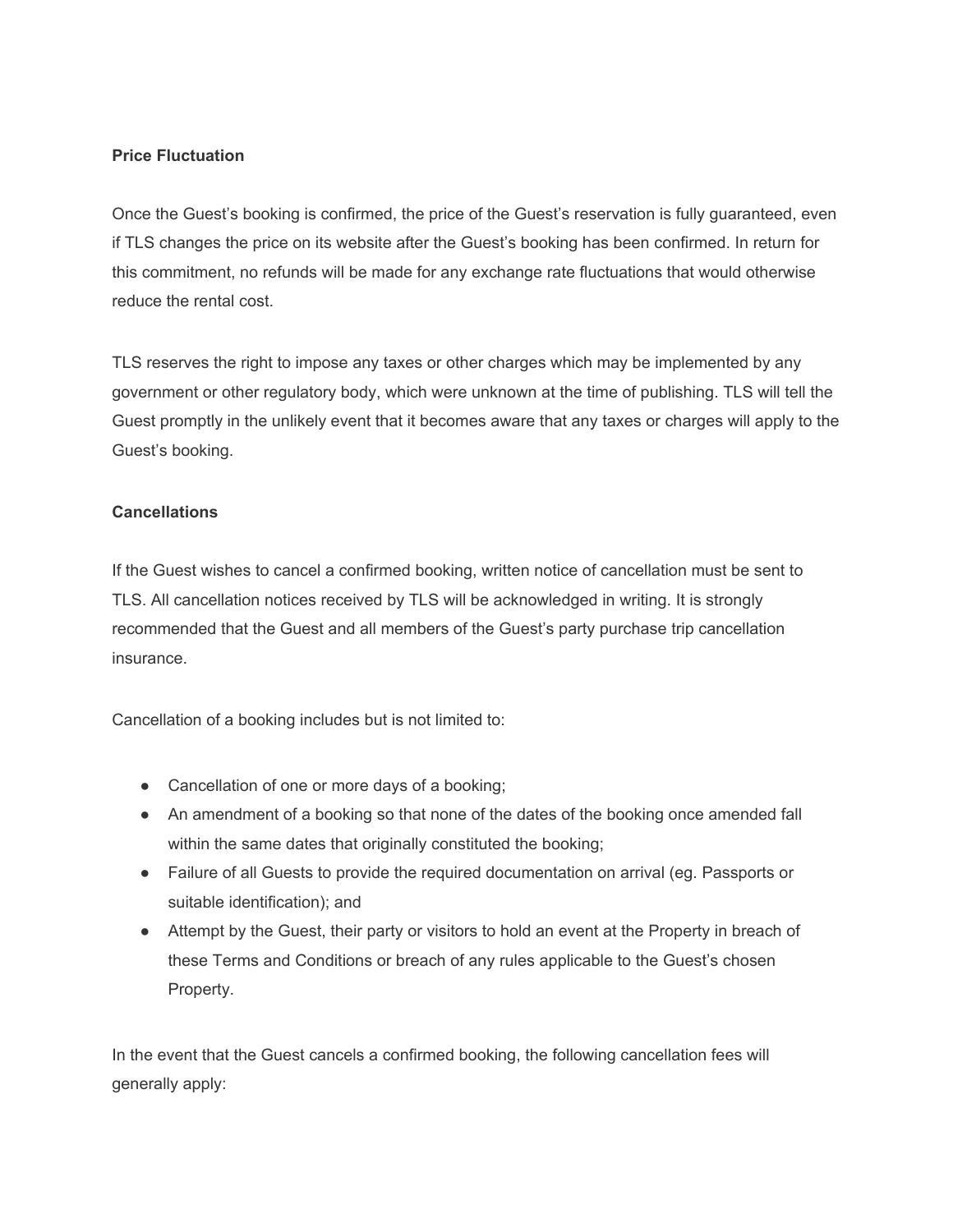- 20% of the total rental amount will be forfeited if the cancellation is made more than 60 days before the start of the rental period
- 50% of the total rental amount will be forfeited if the cancellation is made between 30 and 60 days before the start of the rental period
- 100% of the total rental amount will be forfeited if the cancellation is made between 1 and 29 days before the start of the rental period.

The applicable amount will be deducted from the deposit and moneys paid, and TLS will refund any remaining balance to the Guest.

## **Amendments**

Once a booking confirmation is issued by TLS, a fee of USD 50 will apply to each amendment made. TLS will do its best to accommodate any reasonable amendments, but the Guest should be aware that some changes may not be possible.

Please note that these amendment policies apply for regular booking periods. Special amendment terms may apply for peak/high seasons and will be stated in the Property description, booking confirmation or reservation voucher. If the information in any of these is inconsistent, the most recently issued terms will prevail.

In the unlikely event that TLS is unable for any reason (including the sale of a property and force majeure) to provide the Guest with the Property booked by the Guest, TLS reserves the right to transfer the Guest and their party to an alternative Property of the similar type and value, in consultation with the Guest. If the price of the substituted Property is less than the original booking, the difference will be reimbursed to the Guest. If the price of the substituted Property is higher than the original booking, the difference may be charged to the Guest. If, however, after considerable effort by TLS, no alternative of similar type and value is available and / or no agreement can be reached between the Guest and TLS, then either TLS or the Guest may opt to cancel the booking and this Rental Contract. In that event, TLS will refund the Guest all moneys paid, without further compensation.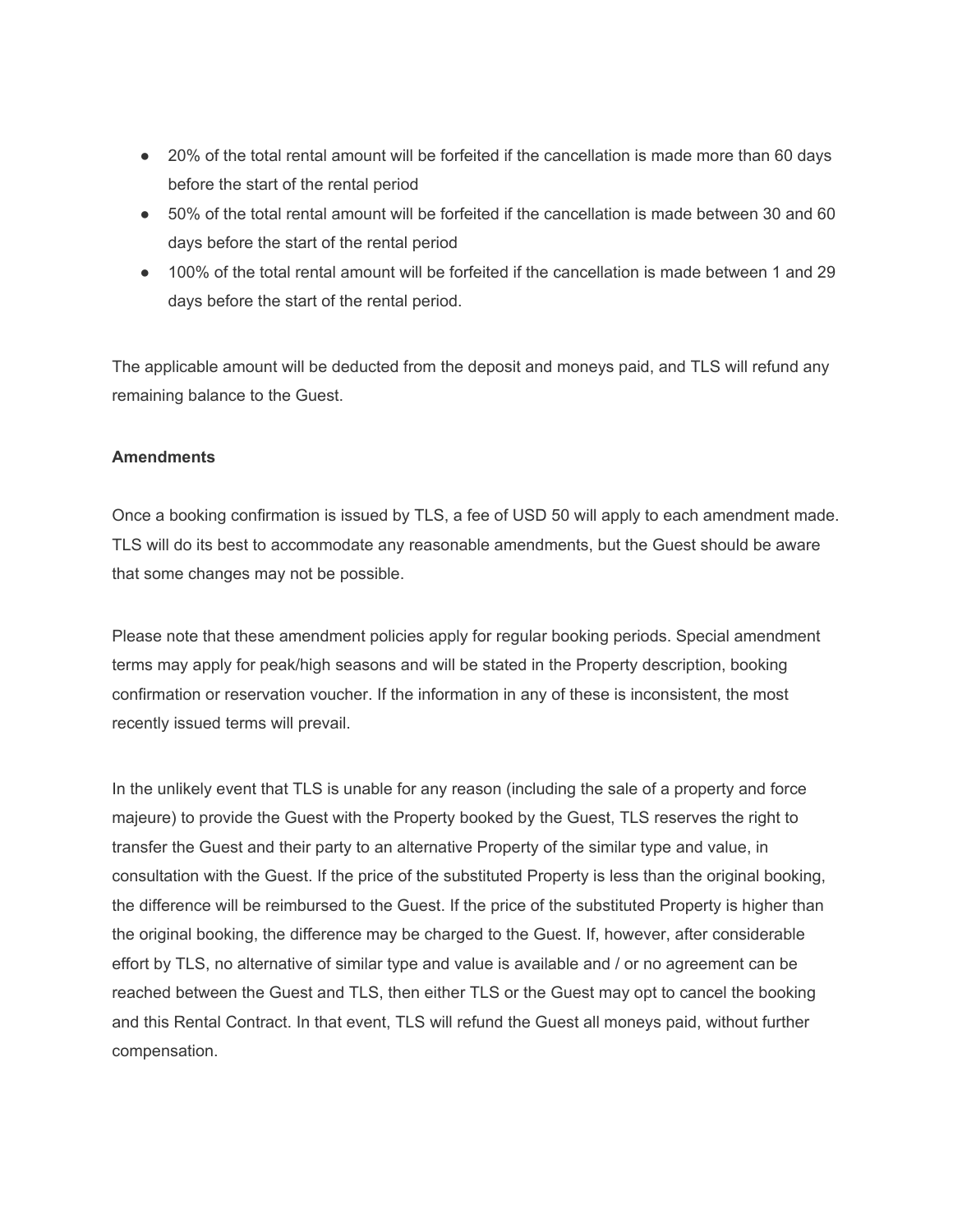#### **Complaints**

Every attempt will be made for the Guest to have an enjoyable stay. If the Guest should have a problem during the Rental Period, please inform the Owner or Owner's Representative immediately who will endeavour to put things right. Should the Owner or Owner's Representative not address the Guest's problem satisfactorily, please contact TLS promptly. In order for the Guest's complaint to be addressed, the Guest must communicate any problem whilst on location. If no complaint is reported during the Rental Period, TLS and the Owner will assume that the Property was to the Guest's satisfaction and no complaint will be entertained.

#### **Provisions**

Self-catering accommodations require that the Guest supply all provisions and consumables necessary for daily living. The staff at the Property may accommodate any reasonable requests to purchase provisions on the Guest's behalf, and this will be charged to the Guest's account.

## **TLS's Responsibility**

The descriptions, assessments and/or ratings of Properties and surrounding locations that TLS publishes or gives to the Guest are provided in good faith and in the belief that they are accurate based on the latest information received. However, TLS cannot be held responsible for any modifications to the Properties or inaccuracies. Where TLS publishes or refers to descriptions, assessments and/or ratings of the Property either by TLS or by third parties, these ratings are for information purposes only and TLS will not be held responsible for any reliance placed on these ratings.

#### **Disclaimers**

Neither TLS, the Owner nor the Owner's Representative accepts any responsibility or liability for:

- any physical injury, sickness, death, loss, damage, inconvenience or additional expenses incurred by the Guest, their party or visitors regardless of the cause;
- any vehicle or the contents of any vehicle used, hired or engaged by the Guest or their party during the Rental Period; inability of the Guest or any member of the Guest's party to enter